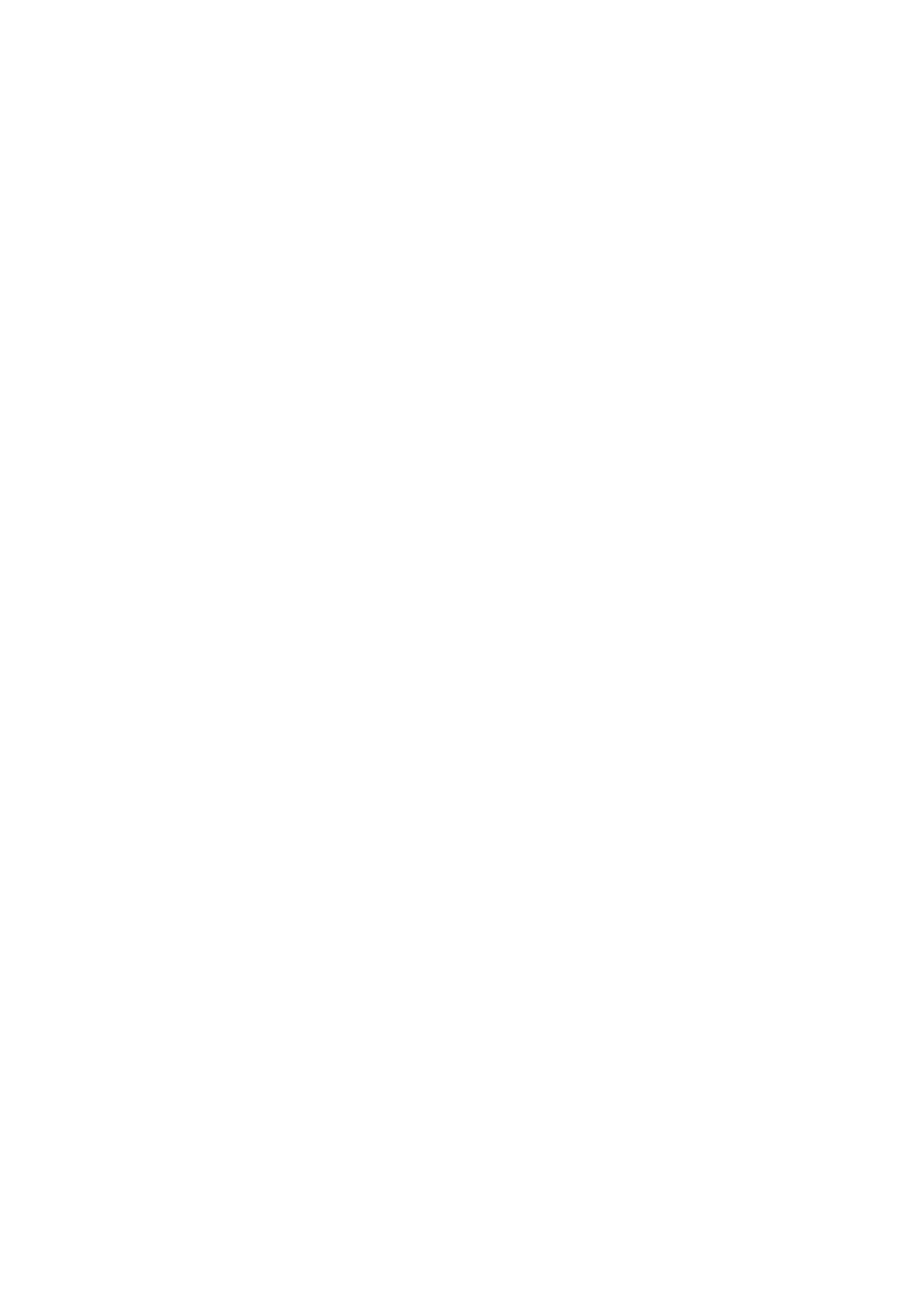### **INTRODUCTION**

European integration has proven to be a success story of the 20th century. Starting as an economic block of six on the ruins of Europe after WWII, it evolved into a Union, representing 500 million European citizens and residents, ensuring the realisation of their economic, social and civil rights. The European Union, as it exists now, is neither perfect nor complete, with the different crises facing the European Union proving it is in dire need of reform.

In times of chaotic globalisation and crisis of the multilateral order, citizens are uncertain about their future. When politicians are not able to provide solutions, people lose trust - in national governments, and in the European Union. As Europe fails to change and deliver, citizens turn to Eurosceptic populist, illiberal and neo-nationalist forces. Filling the political and cultural void left by pro-European and federalist forces in the European Parliament and the Member States, these forces gain ground and come to power in more and more countries.

Make no mistake, however: those who want to destroy the EU are but a symptom. The biggest threat to the future of Europe and open societies are, in fact, those political forces, which believe that nothing needs to change or that look to the past rather than to the future. It is by standing still and maintaining the status quo that we forgo the ideals and values of our Founding Fathers.

We are convinced that trust can only be restored by creating a sustainable, inclusive, democratic society that effectively responds to the challenges of European citizens.

In order to achieve that, Members of the European Parliament, national leaders, and politicians at large need to act on the most pressing issues of our time, including democratic participation, migration, climate change, a thriving and inclusive economy, security, and welfare. They need to pursue an ambitious reform of the Eurozone, ensure economic prosperity, improve social policies at EU level, and, essentially, create a supranational democratic space that allows citizens to decide over their collective European future, together. This will in turn defuse the tensions – artificially created by Eurosceptic populist, illiberal and neo-nationalist movements and parties – between the EU and its citizens and amongst the people themselves.

We, the Young European Federalists, believe in a better future for Europe, based on a federal institutional structure, solidarity, and stronger citizens' participation in the decision-making. The European Parliament elections have the potential to achieve all this and to shape Europe for citizens, with citizens, by citizens. The failure of pro-European political parties to present an inspiring, common vision for the future of the Union risks letting others decide on Europe and our future. In this manifesto, we map out key changes and policies that political parties should advocate for in the context of the upcoming European elections.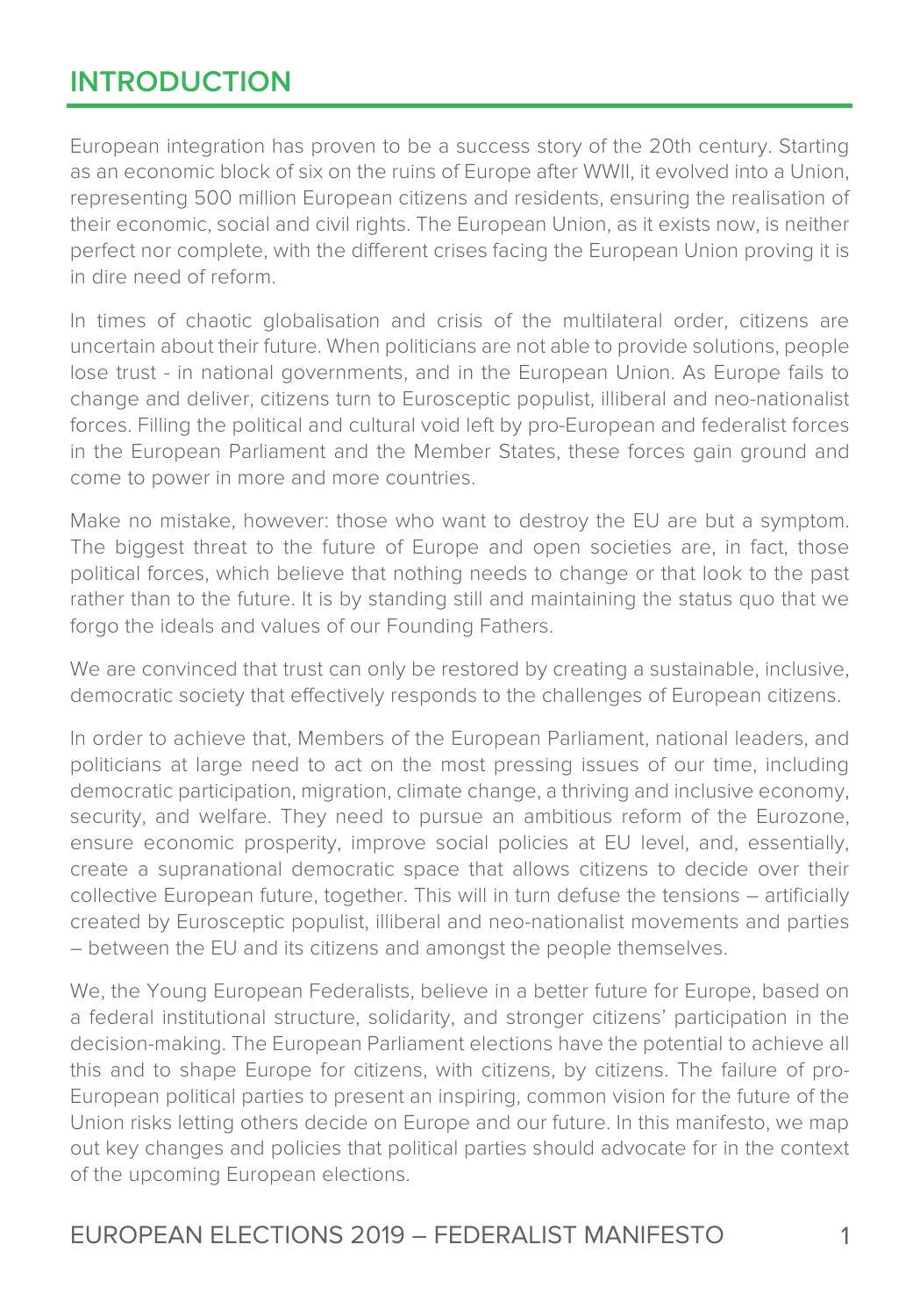## **DEMOCRATIC INSTITUTIONS**

The concern that the European Union in its current state does not represent the interest of its citizens leads to the worrying turn to populist and nationalist movements**. The EU urgently needs democratic renewal to strengthen its abilities to meet current and future challenges.**

We believe that the existing intergovernmental structure based on consensus is unable to react swiftly to urgent challenges and act in moments of disagreement between national governments. At the same time, the Treaty of Lisbon provides too little margin to strengthen the democratic legitimacy of the Union. This is why **we call for the establishment of a Constituent Assembly, tasked to elaborate a federal Constitution and to put it to a vote in a pan-European referendum.**

Wide public debate on the European issues is essential for the legitimacy of the European Union, be it during the Treaty revision process or the upcoming elections to the European Parliament. We stand firmly in favour of **maintaining the system of the Lead Candidate for the nomination of the Commission President**, under the condition they are campaigning based on a European agenda and engaging in the wider political debate. Genuine representation of European citizens would be massively improved if it were coupled with a true European vote of citizens for candidates **on transnational lists.**

We also support the willingness to put citizens back at the heart of the European Union by promoting instruments for continued democratic participation, such as **citizens' conventions** across the Union. We also believe, however, that these can foster a truly European debate only by being of transnational nature. In order to achieve this, it is important to invest in meaningful European mobility, alongside cultural and linguistic courses, for all Europeans, which would enhance mutual understanding and reduce prejudices.

The democratic deficit stems from the complexity of the legislative process in the EU. Obscurity in the operations of the European Council, the Council of the European Union and the Eurogroup that lack transparency and accountability, create a distance between EU citizens and their representatives. European political integration needs to be relaunched to ensure better representation of European citizens. The two legislative bodies of the European Union, the directly elected European Parliament and the Council of the European Union representing the Member States, should have equal powers and have the right to initiate legislation as in a twochamber **Federal European Parliament**.

The Commission should be an Executive accountable to this twochamber Parliament. A federal structure is the only way to face Europe's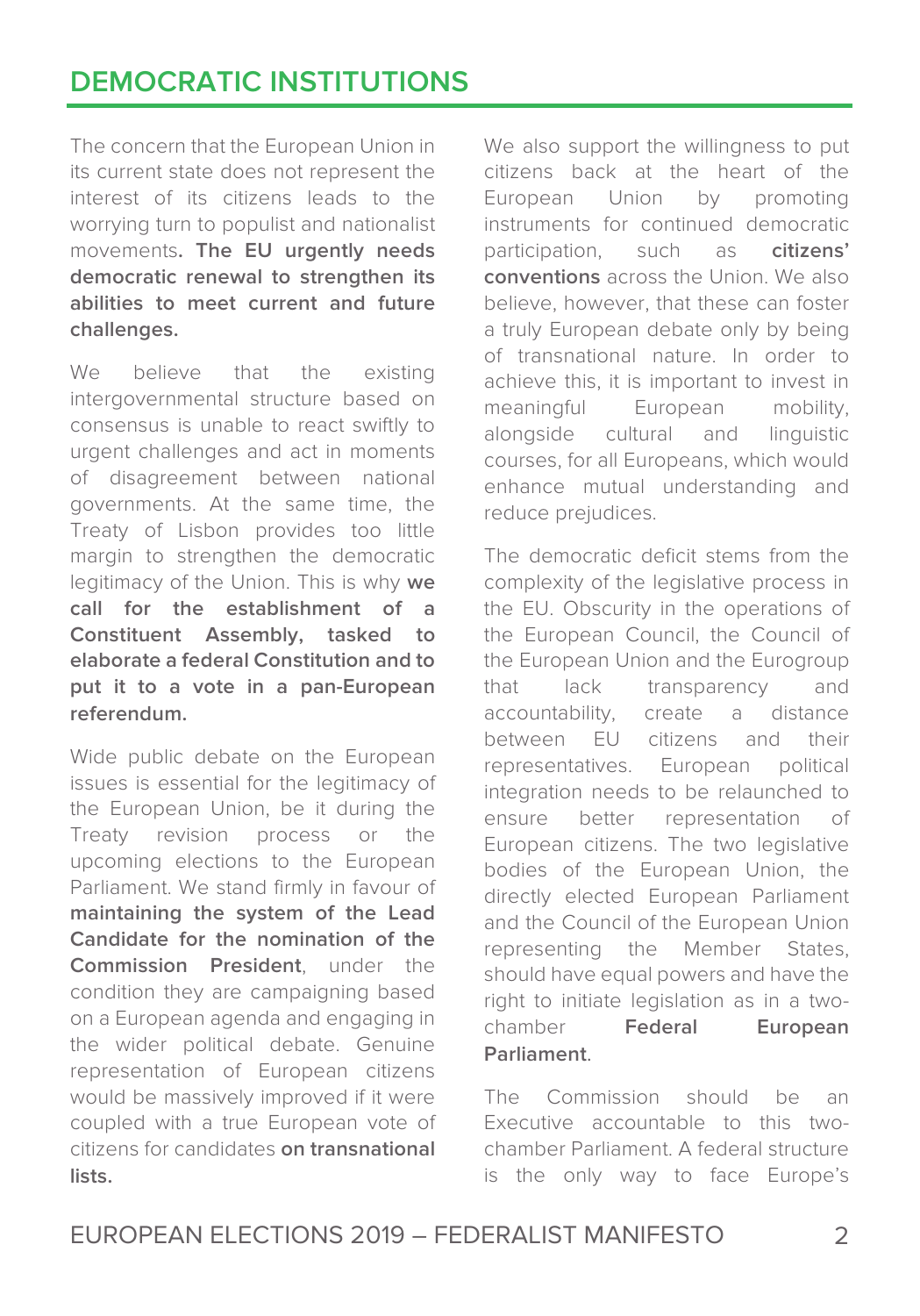challenges and resolve the democratic deficit that the EU currently suffers from.

More transparency is also needed in the **Eurogroup**, as a body with quasilegislative function that is currently not directly accountable to the European citizens.

The **rule of law** is one of the core principles the Union is based on: it allows European citizens to freely exercise their civic rights. We are, however, witnessing the increase in violations of the rule of law in various

Member States, especially in the area of fundamental freedoms and political rights. The current EU framework is illequipped to successfully deal with such violations, leaving the abuse of citizens' rights unaddressed. This is why we call for the introduction of the **European Review Mechanism on Democracy, Rule of Law and Fundamental Rights (DRF)**, as proposed by the European Parliament, and for the increased capacity of the European Court of Justice to deal with breaches of the rule of law in EU Member States, as these endanger the rights of Europeans.

#### **EUROPE FOR ALL**

The feeling of European citizens that the EU does not protect them enough largely stems from the economic crisis in 2008. The European institutions and the current structure of the Eurozone were not ready for the shocks of the last decade. This is why we support the **reform** of the European economic and political core - **the Eurozone**, which is to become more resilient, inclusive, and democratic.

In order to sustain potential future crises we need to complete the **European Monetary Union** with a fully fledged Banking Union, including a common **European Deposit Insurance Scheme**.

The Eurozone must have its **own fiscal/budgetary capacity** capable of contributing to macroeconomic stabilisation. To ensure that there is sufficient funding for sustainable economic policies, the EU budget should be financed by **genuine own**

**resources** - such as a carbon tax, a financial transactions tax, and a common minimum levy on companies' profits realised in the EU - that will allow to move away from an excessive reliance on national contributions.

Economic growth is a prerequisite for **social convergence**. EU institutions should support national governments in their efforts to provide social protection, and ensure that minimum social standards are set on the European level to avoid social dumping and a race to the bottom.

We recognise, however, that a common European social policy and a stronger European Monetary Union can only be financed through a **larger European budget**. A limit of 1.1% of GDP is simply not enough to address the challenges of the Union and to cater for the needs of its citizens.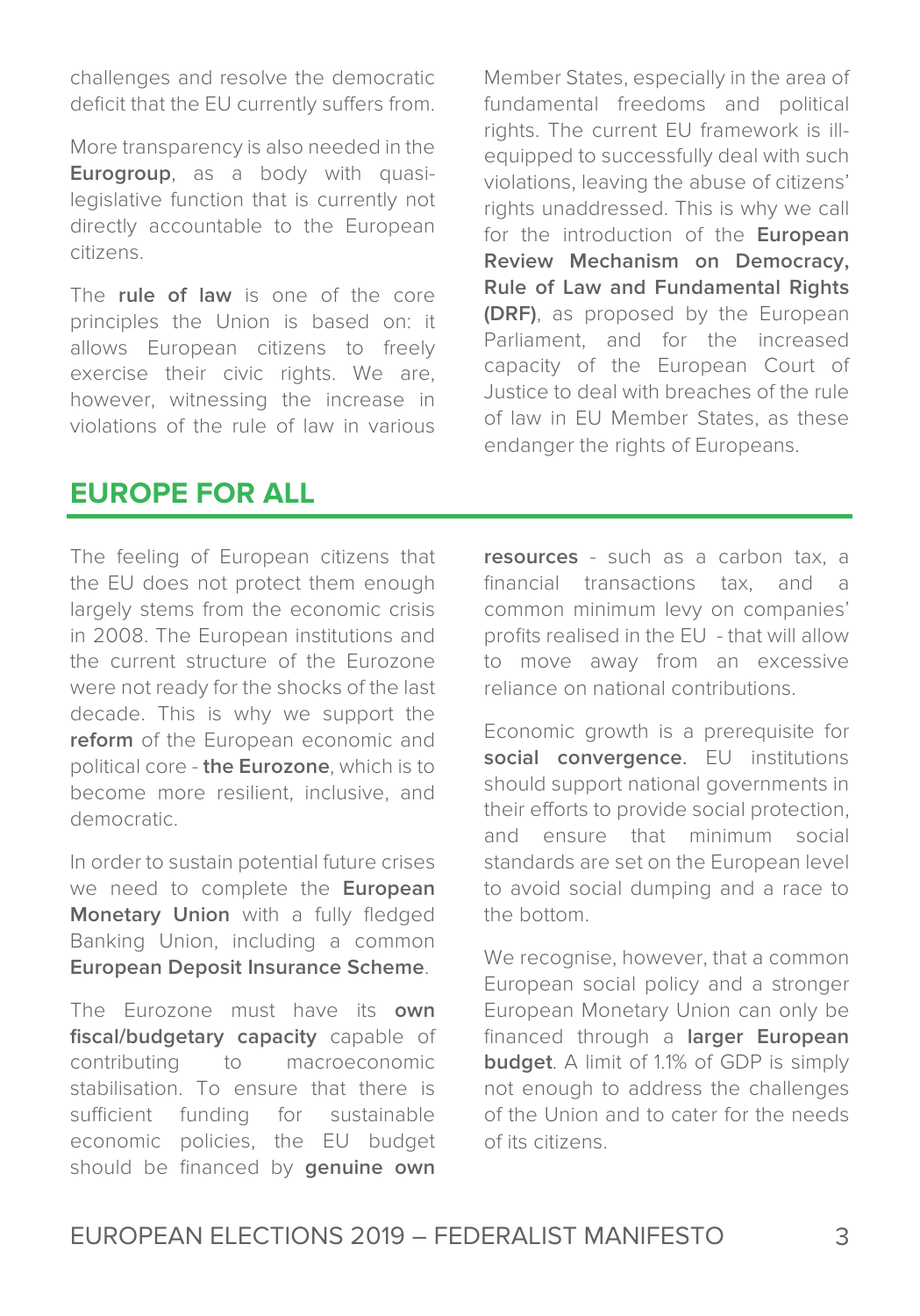#### **MIGRATION**

The European Union has for decades benefited from migration, its contribution to the European economy and to European cultural richness. Although the number of refugees entering the EU has decreased in the last two years, and is equal to the numbers before the highest influx in 2015, the so called migration crisis is still on the top of the EU agenda.

The inability of European leaders to agree on a common approach to asylum and migration policy has enabled populist forces to portray the situation as out of control, even at times when the actual numbers of newly arriving migrants have decreased dramatically. It is the responsibility of political parties to reassure citizens that a supranational approach can provide an added-value to societies and enables the European countries to act at the same time in a humanitarian and orderly manner.

For this, we strongly advocate for establishing common **European standards for assistance and integration services for migrants across the Union**, financed on the European level, as only European solutions will contribute to an orderly and humane management of migration that can benefit all, therefore overcoming any current European regulation on the matter. This includes equal and high standards for rapid processing of asylum requests, housing, welfare provisions and integration support such as language classes, psychological support, recognition of professional and academic degrees and measures aimed at including migrants in the formal economic sector.

As a result of devastating civil wars and prolonged conflict, increased migration to the EU has its cause rooted in the Mediterranean region. In addition to European internal solution to migrants' integration, the EU has the responsibility to **establish safe and legal channels for refugees and migrants**, and to set common rules for a balanced return policy, for issuing humanitarian visas to refugees and for the establishment of common asylum offices in third countries, using, for example, the capacity of EU delegations.

To mitigate the reason for forced departure, EU as a whole should contribute to the development of its neighbouring continent, and implement a united European policy for Africa with concrete action plans to ensure sustainable development of the continent.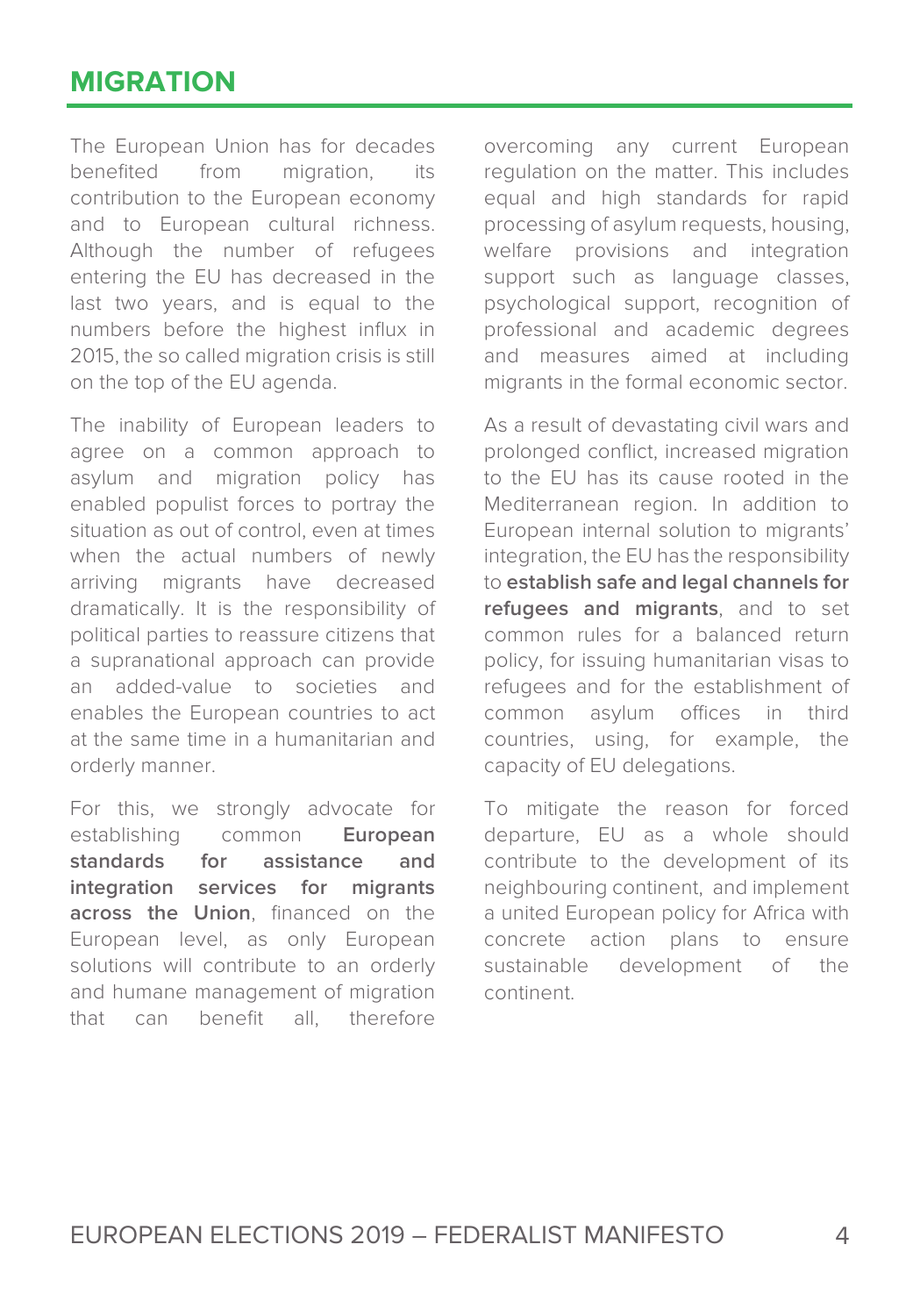The European Union should be a crucial actor in the multilateral world order, but to realise its potential it needs to speak with one voice. The EU needs to step up as a **true global actor with one strong voice on the main global challenges**. We call for a coherent approach to foreign policy, the creation of a fully fledged European Security and Defense Union, giving the EU a stronger and more united stance in the world political arena, for example, but not limited to through a **single European seat at the United Nations Security Council**. Without weakening continued cooperation within NATO, the EU shall aspire to be able to defend itself and act autonomously if necessary.

EU trade policy is an important tool benefiting peace, while at the same time peace is a prerequisite for successful trade. In that light, we support the development of a united and fair European policy for Africa, with concrete action plans and **integration projects to support the sustainable development of the wider European neighbourhood, and in particular Africa** and its countries, into prosperous, stable and competitive neighbours.

Europe needs to become the role model for the protection of the environment on a global level, by promoting clean energies, leading to a low-carbon market/economy and a reduction in greenhouse gases. Climate change is already visible with the naked eye. Thus, we encourage the EU to adopt a sort of **"green economy thinking"** into all policies and measures both internal - urban planning, green infrastructure, transport and energy infrastructure - and external: the EU should speak with a single voice in international negotiations and promote a united approach towards climate change, overcoming individual national interests to act for the good of the whole planet.

Moreover, the European Union should remain **the global forerunner in developing citizen's digital rights**. Developments of artificial intelligence and automation are bringing up dramatic changes, ethical questions and challenges in the job market, that can be addressed only by strong democratic institutions.

**We believe that change is possible. But this change can only happen if it is by and with citizens. This is why in May 2019, we call on all pro-European forces to propose an ambitious vision for Europe. This is why we, the Young European Federalists [JEF], call on citizens to vote for a free, united and democratic Europe. #thistimeimvoting #toFedEU**